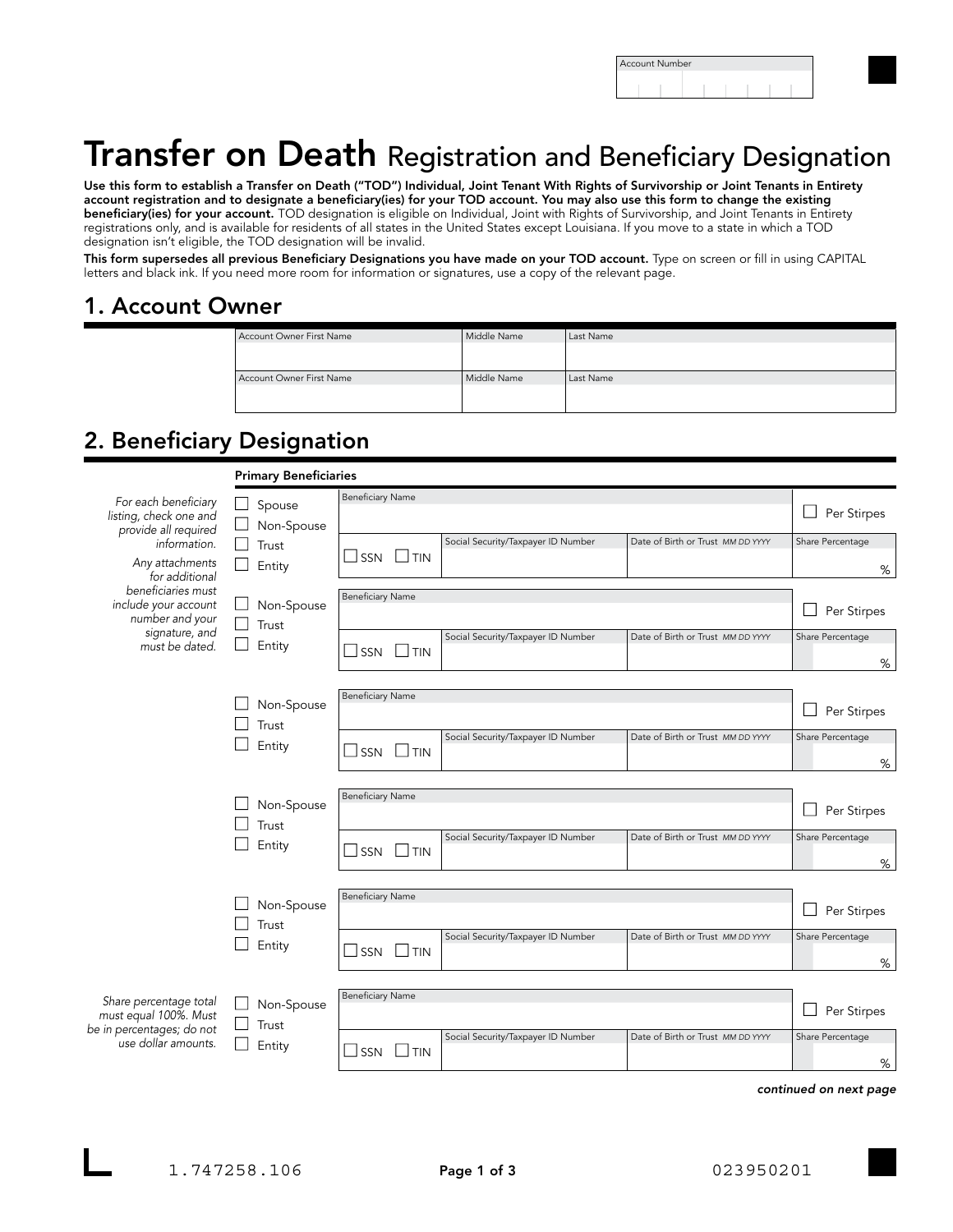## 2. Beneficiary Designation *continued*

|                                                                                                                           | <b>Contingent Beneficiaries</b>     |                                                                                                              |                       |
|---------------------------------------------------------------------------------------------------------------------------|-------------------------------------|--------------------------------------------------------------------------------------------------------------|-----------------------|
| The contingent<br>beneficiaries listed here                                                                               | Spouse<br>Non-Spouse                | <b>Beneficiary Name</b>                                                                                      | Per Stirpes           |
| cannot be the same as<br>those listed above in<br>the primary beneficiary<br>section.                                     | Trust<br>Entity                     | Social Security/Taxpayer ID Number<br>Date of Birth or Trust MM DD YYYY<br>$\Box$ tin<br>$\Box$ SSN          | Share Percentage<br>% |
| Any attachments for<br>additional beneficiaries<br>must include your<br>account number and your<br>signature, and must be | Non-Spouse<br>L.<br>Trust<br>Entity | <b>Beneficiary Name</b>                                                                                      | Per Stirpes           |
|                                                                                                                           |                                     | Social Security/Taxpayer ID Number<br>Date of Birth or Trust MM DD YYYY<br>$\Box$ tin<br>SSN                 | Share Percentage<br>% |
| dated.                                                                                                                    | Non-Spouse<br>Trust<br>Entity       | <b>Beneficiary Name</b>                                                                                      | Per Stirpes           |
|                                                                                                                           |                                     | Social Security/Taxpayer ID Number<br>Date of Birth or Trust MM DD YYYY<br>$\Box$ tin<br>$\Box$ SSN          | Share Percentage<br>% |
|                                                                                                                           | Non-Spouse<br>Trust<br>Entity       | <b>Beneficiary Name</b>                                                                                      | Per Stirpes           |
|                                                                                                                           |                                     | Social Security/Taxpayer ID Number<br>Date of Birth or Trust MM DD YYYY<br>$\Box$ tin<br>SSN<br>$\mathsf{L}$ | Share Percentage<br>% |
|                                                                                                                           | Non-Spouse<br>Trust<br>Entity       | <b>Beneficiary Name</b>                                                                                      | Per Stirpes           |
|                                                                                                                           |                                     | Date of Birth or Trust MM DD YYYY<br>Social Security/Taxpayer ID Number<br>$\mathsf{L}$<br>$\Box$ TIN<br>SSN | Share Percentage<br>% |
| Share percentage total<br>must equal 100%. Must<br>be in percentages; do not<br>use dollar amounts.                       | Non-Spouse<br>Trust                 | <b>Beneficiary Name</b>                                                                                      | Per Stirpes           |
|                                                                                                                           | Entity                              | Social Security/Taxpayer ID Number<br>Date of Birth or Trust MM DD YYYY<br>SSN<br><b>TIN</b>                 | Share Percentage<br>% |

If more than one beneficiary is named and no share percentages are indicated, payment shall be made to your primary beneficiary(ies) who survives you in equal shares. If a percentage is indicated and a primary beneficiary(ies) does not survive you, unless you have checked the per stirpes box, the percentage of that beneficiary's(ies') designated shares shall be divided equally among the surviving primary beneficiary(ies). If there is no primary beneficiary living at the time of your death, payment shall be made to your contingent beneficiary(ies). Payment to your contingent beneficiaries will be made according to the rules of succession described for primary beneficiary(ies).